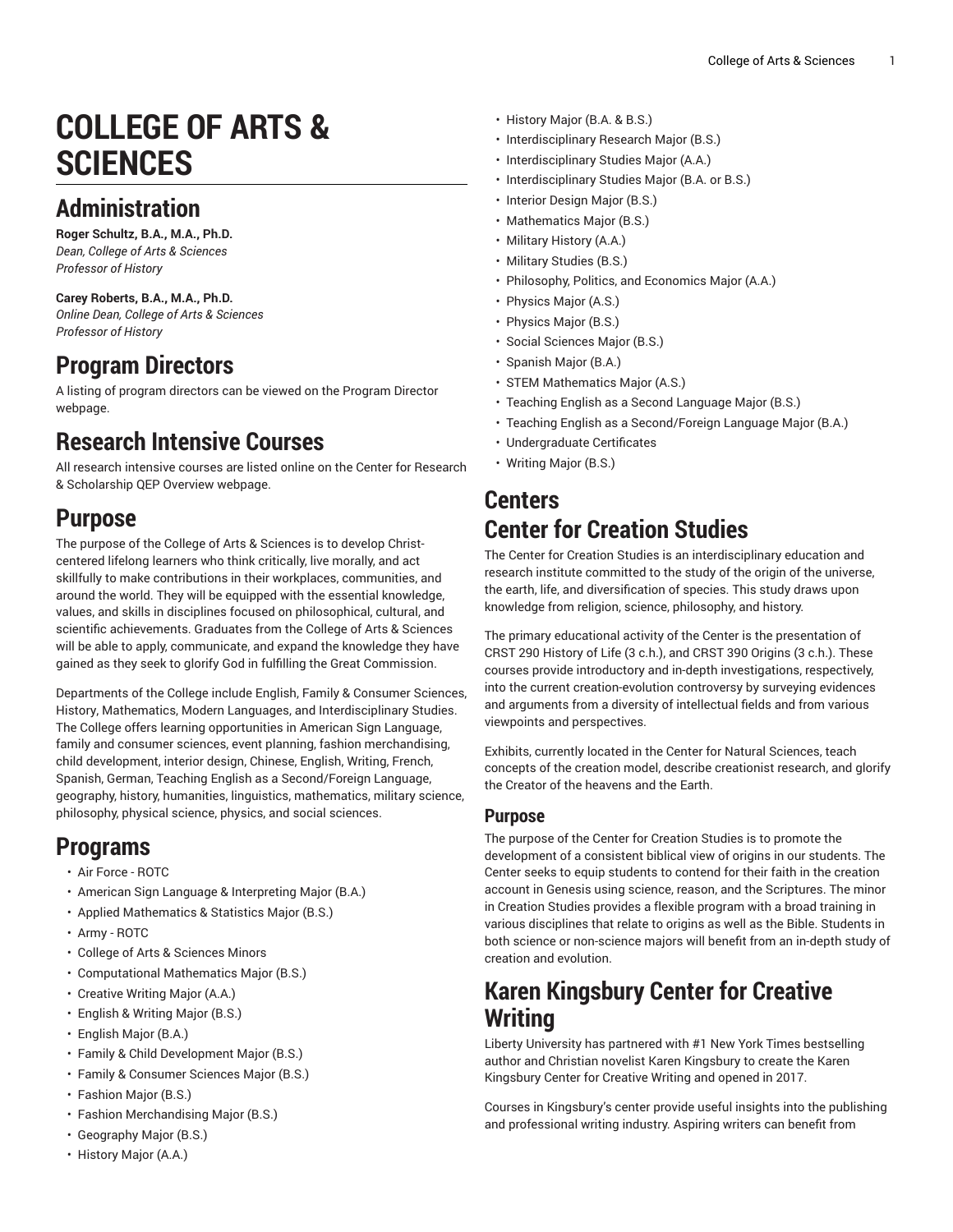her writing and business tips to help propel them in the right direction towards career success.

## **English Purpose**

The English Department provides instruction in the theory and practice of writing and in the interpretation, analysis, and criticism of literature, in order to prepare students for careers and for graduate study in language arts, language arts education, and literature, all contributing to a lifelong appreciation for written texts and their contexts within a Christian worldview.

# **Developmental English**

ENGL 100 Basic Composition (3 c.h.) is a developmental English course designed to help students improve their writing skills by studying correct usage of grammar and mechanics, organizing their thoughts for written assignments, and composing organized paragraphs and essays through the writing process. ENGL 100 Basic Composition (3 c.h.) is a review of writing concepts established at the secondary level, such as a study of the basic modes of writing, grammar/mechanics, organizing techniques, and correct usage, providing essential tools of writing to students who do not have prerequisite English skills for college-level English.

# **Honor Societies**

#### **Sigma Tau Delta English Honor Society Purpose**

- 1. To confer distinction for high achievement in the English language and in literature.
- 2. To provide cultural stimulation and promote interest in literature and the English language in the community.
- 3. To foster the discipline of English in all its aspects, including creative and critical writing.
- 4. To promote good citizenship among its members.
- 5. To exhibit high standards of academic excellence.
- 6. To uphold the spiritual standards of the University.

#### **Requirements**

- 1. Twelve hours of English;
- 2. At least a B in every English course;
- 3. GPA of 3.25.

### **Family & Consumer Sciences Purpose**

The purpose of the Family & Consumer Sciences Department is to prepare the student to acquire the values, knowledge, and skills necessary to be proactive to strengthen the function of the contemporary family from a biblical perspective, specifically in the areas of human development /family studies, interior design/housing, event planning, consumer economics/management, and clothing/textiles. The Department actively strives to help the student integrate the knowledge base to synergistically focus on the welfare of the family.

#### **Internships**

Internships (FACS 499 Family/Consumer Internship (1-6 c.h.)) are required for all FACS majors. Students must be of Senior status, FACS major and must have completed 21 hours of major course work.

#### **Fashion Design And Merchandising Association**

The purpose of the Fashion Design and Merchandising Association (FDMA) is to enhance the education and careers of Family and Consumer Science students by providing an introduction to the discipline of Fashion Design and Fashion Merchandising as well as opportunities to cultivate professional attitudes and competencies. Furthermore, the Liberty University Fashion Design and Merchandising Association provides opportunities for service.

#### **Family And Child Development Association**

The Family & Child Development Association is a club sponsored by the Department of Family & Consumer Sciences that is designed for students enrolled in courses in Family & Child Development program. The purpose of the association is to enhance the education and careers of Family and Child Development students by providing opportunities to cultivate professional attitudes and competencies through guest speakers, activities, networking, and service opportunities.

### **Interior Design Association**

The purpose of the Interior Design Association (IDA) is to offer interior design students professional opportunities and exposure within the interior design industry. The Interior Design Association also considers its responsibility to be a promoter and a resource of other interior design organizations such as National Kitchen and Bath, Interior Design Society, WithIT (Woman in the Furniture Industry) and many other professional organizations. Also, the student led organization promotes involvement in the profession throughout the University and community. The IDA offers students opportunities for leadership, friendship, professional experience, and exposure to the interior design industry which includes field trips to places such as the High Point Market in High Point, NC.

### **Omicron Gamma Phi Honor Society**

FACS Honor Society: The Family and Consumer Sciences Department sponsors a FACS honor society that seeks to recognize excellence and Christian commitment among Family and Consumer Science students.

The purpose of the society is symbolized in its name, OMICRON GAMMA PHI. Omicron represents the first letter in the Greek word for family. Gamma is the first letter in the word for science. Phi is the first letter in the word for light. Omicron Gamma signifies that Family and Consumer Sciences is an applied science. The Phi signifies the Christian aspect of the Honor Society.

The purpose of the society is threefold. First, Omicron Gamma Phi encourages and recognizes excellence in scholastic achievement. Second, it seeks to maintain a Christian worldview through the integration of biblical principles with academic content. Third, the society encourages service by the membership.

#### **Criteria for membership:**

A student must have:

- 1. 3.25 cumulative GPA;
- 2. 45 hours completed; and
- 3. A major in the FACS department.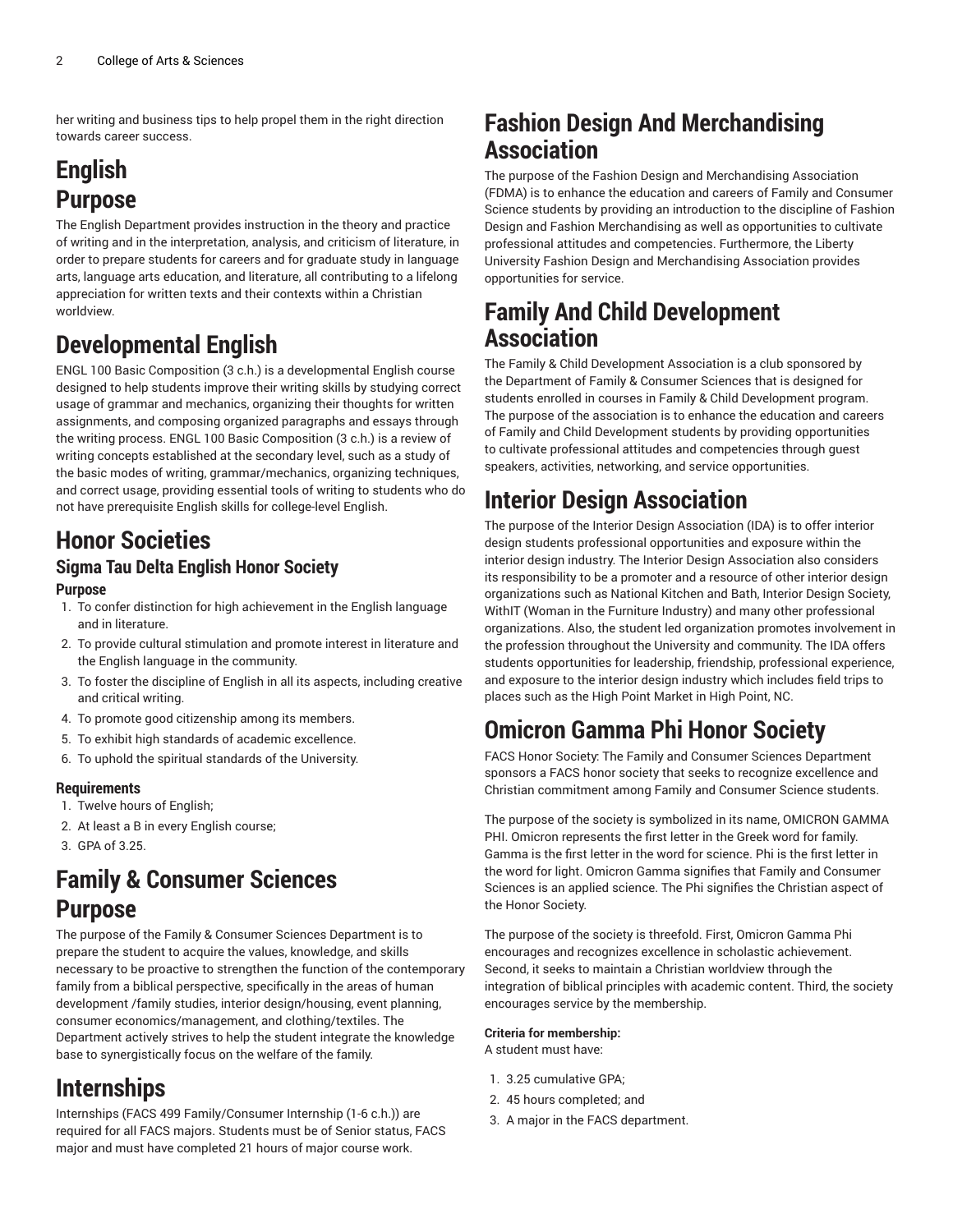# **Event And Wedding Planning Society**

The purpose of the Event and Wedding Planning Society is to enhance the education and careers of students interested in the Event and Wedding Planning field by providing an introduction of careers and opportunities to cultivate professional attitudes and competencies. Furthermore, the Liberty University Event and Wedding Planning Society will provide opportunities for service.

### **General Math & Science Purpose**

The Department of General Math and Science oversees Developmental Math, General Education Math, service courses in Math and related areas (Physics, Physical Sciences, etc.), and online courses in Math and related courses.

## **History Purpose**

The History Department is committed to teaching and training students toward a Christian worldview of history. Offering general education courses, major programs and graduate courses, the Department provides comprehensive instruction in history and historical methodology, encourages students to develop an integrated Christian worldview and an appreciation for America's cultural distinctives, equips them for service, and prepares them for further education and careers.

# **Phi Alpha Theta Honor Society**

Phi Alpha Theta is dedicated to recognizing and encouraging excellence in the study of history. Chapter activities provide members with opportunities for sharing and advancing their professional interests. Lectures and field trips are designed to awaken historical interest, and to promote interaction between students and faculty. An annual regional meeting builds rapport with chapters at neighboring institutions.

**Criteria for membership:** An undergraduate student must have completed at least twelve semester hours in history with a grade in all history courses averaging at least a 3.10 and must have a general average of at least a 3.00 in all classes.

# **Interdisciplinary Studies Purpose**

The Department of Interdisciplinary Studies equips students to join a globalized workforce, gain the abilities to speak across multiple disciplines, effectively communicate new ideas, and manage today's changing work environments.

### **Mathematics Purpose**

The Department of Mathematics plans, develops and maintains quality bachelor degree programs that comply with regional accreditation standards. The Department of Mathematics also seeks to maintain efficient, cost effective strategies in the administration and delivery of its degree programs.

The Department of Mathematics offers a major and minor in mathematics. In addition, courses for general education credit are offered

in physical science and physics, as well as mathematics. The purpose of the department is to provide:

- 1. General education courses and support courses for all students, resident and non-resident;
- 2. Education in both the theory and applications of the mathematical sciences for its majors;
- 3. An appreciation of the importance of the role the mathematical sciences play in society; and
- 4. Experience in the use of a Computer Algebra System (CAS) in a laboratory setting.

Mathematics Majors have career opportunities include, but are not limited to, the following:

- Mathematician
- Statistician
- College Math Professor
- Teacher
- Actuary
- Market Research Analyst
- Economist
- Aerospace Engineer
- Financial Analyst
- Data Scientist
- Astronomer

## **Kappa Mu Epsilon Honor Society**

Kappa Mu Epsilon (KME) is a specialized honor society in Mathematics. Each chapter is encouraged to be a working organization throughout the academic year, functioning as an integral part of the mathematics department in the promotion of a number of worthwhile extra-curricular activities. The objective of KME since its inception has been the fulfillment of its motto which is to "develop an appreciation for the beauty of mathematics." The purposes of KME are to further the interests of mathematics in those schools which place their primary emphasis on the undergraduate program and to recognize and honor outstanding scholastic achievement among undergraduate students in mathematics.

The criteria for membership are as follows:

- 1. Must be or have been a faculty member or a regularly enrolled student at an institution where a Kappa Mu Epsilon chapter is installed;
- 2. Must have completed at least three semesters (or five quarters) of the college course and rank in the upper 35% of his/her class;
- 3. Must have completed at least three college courses in mathematics including at least one semester (or two quarters) of calculus and attained an average of "B" or better in all mathematics courses; and
- 4. Must have completed at least one semester (one quarter) at the institution, or must have transferred from another institution, and have completed at least one mathematics course with a "B" or better at the institution prior to his/her induction into membership.

Election to membership shall be irrespective of membership in any other organization, and no person shall be excluded on the grounds of sex, race, creed, or color.